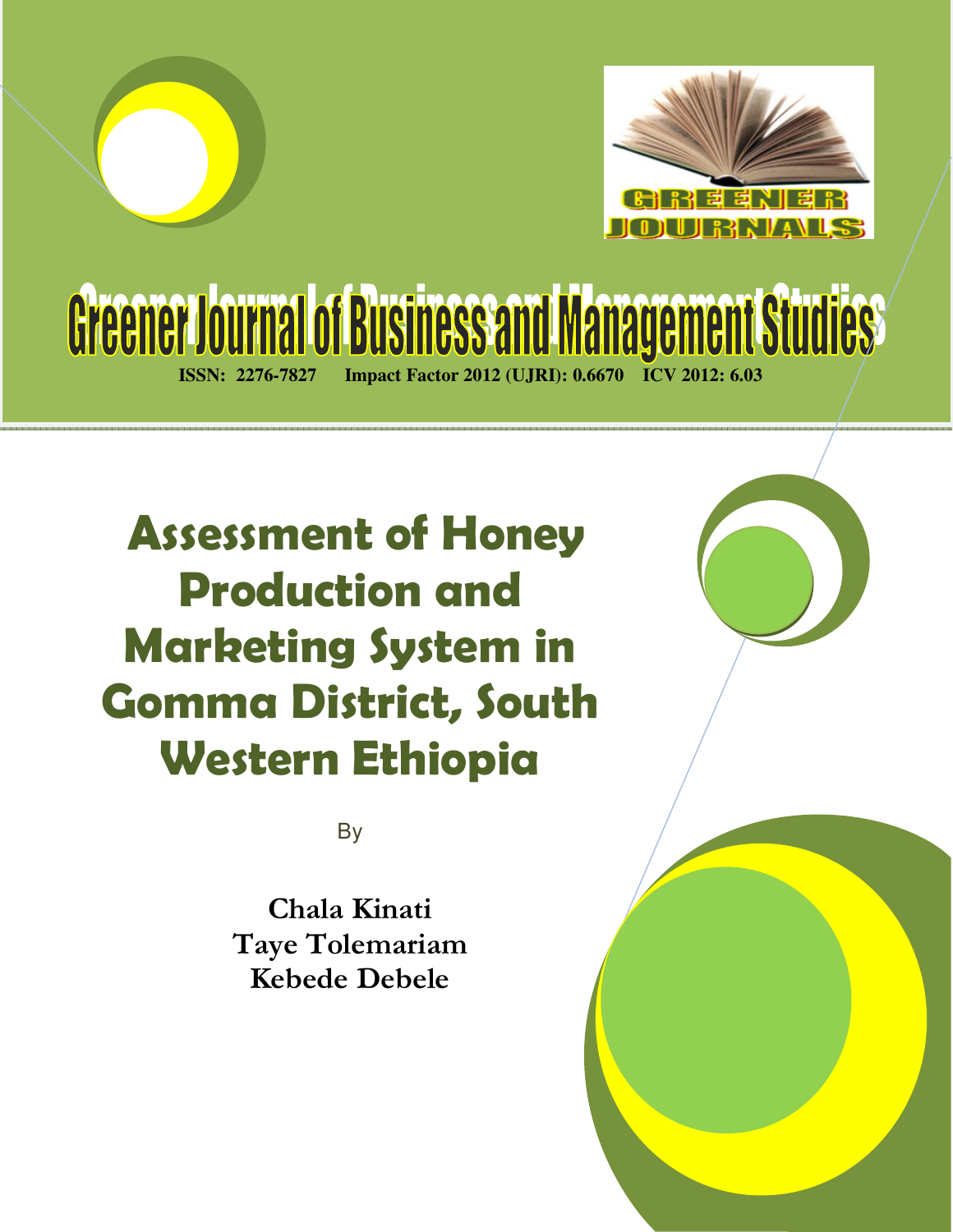#### Research Article

## **Assessment of Honey Production and Marketing System in Gomma District, South Western Ethiopia**

### **Chala Kinati, Taye Tolemariam and \*Kebede Debele**

College of Agriculture & Veterinary Medicine, Jimma University, P.O. Box, 307,Jimma, Ethiopia.

\*Corresponding Author's Email: hawi\_kd@yahoo.com

#### **Abstract**

**The study was conducted in Gomma district of Jimma Zone, south western Ethiopia to assess honey production and marketing systems. For this study, six peasant associations (PAs) were selected using purposive sampling techniques. From each PA, 30 beekeepers (a total of 180) were randomly selected and interviewed using pre-tested, structured questionnaires. Data were collected and analyzed using descriptive statistics. Results of the study showed that the mean age of the respondents was 40.47 years, indicating an active and productive age. The beekeepers had an average experience of 5.66 years where male respondents (92.8 %) take the largest share to be engaged in beekeeping activities. The average honey yield per year/colony was 7.20 ±0.23, 14.70 ±0.62 and 23.38±0.73kg for traditional, transitional and moveable frame hives, respectively. Honey marketing participants were producers, collectors, retailers and consumers. There was no difference in price of crude honey between study locations (P>0.05), while significance difference (P<0.05) was observed for table honey. From results of the study honey yield per hive/year was found to be low from traditional and transitional hives as compared to moveable frame hive. Thus, strong extension and technical intervention is important for farmers to use the moveable frame hives to increase honey production and income of beekeepers in the study area.** 

**Key words: Beekeepers, honey production, marketing system, price.** 

#### **INTRODUCTION**

The wide climatic and edaphic variability have endowed Ethiopia with diverse and unique flowering plant that is highly suitable for sustaining a large number of bee colonies and the long established practice of beekeeping. Nevertheless, the bees and the plants like all renewable natural resources are constantly under threat from lack of knowledge and appreciation of these endowments (Girma, 1998). Honey is almost exclusively used for local consumption, mainly for the brewing of mead, also called Tej (Hartmann, 2004). Even though the national honey production satisfies the local demand, it is so crude that it could not compete in the international market.

Though Ethiopia has diverse and unique flowering plants suitable for beekeeping, the bees and the plants like all renewable natural resources are constantly under threat from lack of knowledge and appreciation of these endowments. The principal resource base for beekeeping has become seriously devastated in the course of time. The potential of the Ethiopian landscape for honey production does now, undoubtedly, only constitute a small fraction of its former wealth. Moreover, the destruction of the remaining resource-base can be observed as, going on at a steadily accelerating pace (Girma, 1998).

The major constraints that affect apiculture in Ethiopia are lack of beekeeping knowledge, shortage of trained manpower, shortage of beekeeping equipment, pests and predators, fires, pesticide threat and inadequate research works to support development programs. The cultural beehives are not comfortable for sanitation and high level of production. Farmers are only selling honey and do not consider wax as means of income in their business. Based on these facts, even though Gomma district is believed to have a diversified type of vegetation and cultivated crops as potential for beekeeping activities, so far there is no research information on honey production system in the area. Moreover, little information is known about marketing system of honey in Ethiopian in general and Gomma district in particular. Therefore, this study was conducted to collect information on honey production and marketing systems of Gomma district in south west of Ethiopia.

#### **MATERIALS AND METHODS**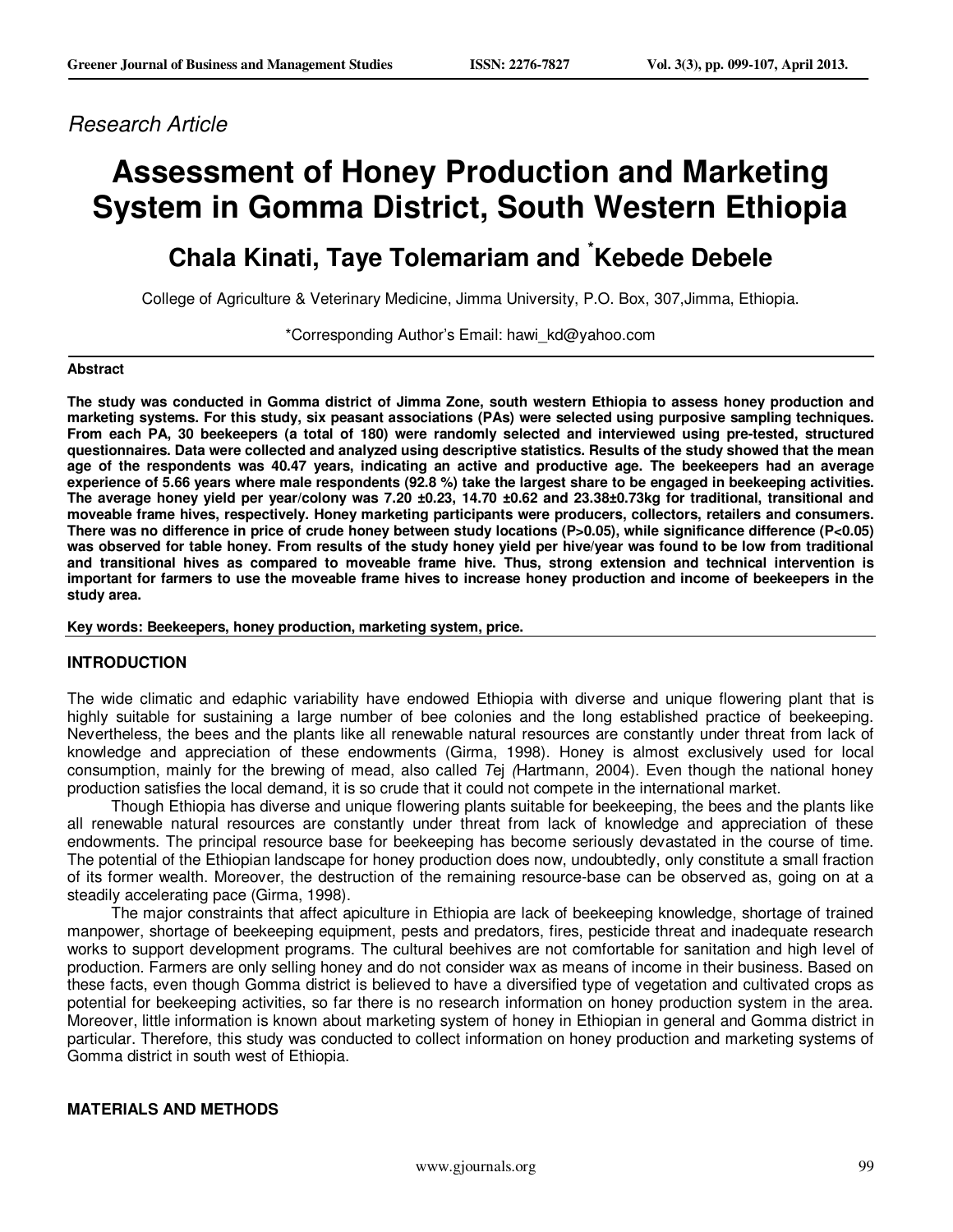The study was conducted at Gomma District, located in mid-altitude sub-humid zone of the south western part of Ethiopia. It is one of the administrative regions under Jimma zone of Oromia regional national State. Gomma District

is located at 390 km from Addis Ababa. The topography of the study area ranges from gently sloping to hilly lands with ridges and valleys in between. The total surface area of the district is 96.4 km<sup>2</sup> (IPMS, 2007). The rainy season extends from May to September with highest rainfall usually recorded in August. The mean annual rainfall varies between 1400 and 1650 millimeters with average maximum and minimum temperatures of 29.9  $\mathrm{^{\circ}C}$  and 13.4  $\mathrm{^{\circ}C}$ . respectively and the altitude is 1400 to 2270 m.a.s.l. The soil type is dark reddish brown and there is a wide area covered with vegetation in the region, including the study area (Elias, 2003).

#### **Sampling Procedure**

The survey was conducted in Jimma zone, Gomma District of Oromia Regional State. A single- visit- multiple formal surveys (ILCA, 1992) was used to collect data. Based on the information obtained from district Agricultural Office, Gomma District was categorized in to high, medium and low in terms of its potential for beekeeping. Two Peasant associations (PAs) from each production category (high, medium and low), having thirty beekeepers each (a total of 180 beekeepers (Table 1) were selected using stratified random sampling techniques (Patton, 1990).

#### **Table1: Peasant Association (PAs) in Gomma district selected based on honey production potential**

| No                 | Production category | Name of PAs                            | No. of bee hive | No. of house hold<br>beekeeper |
|--------------------|---------------------|----------------------------------------|-----------------|--------------------------------|
|                    | High                | Kota<br>Omo Beko                       | 4146<br>3014    | 458<br>789                     |
| 2                  | Medium              | Omo Guride<br>Koye Seja                | 2014<br>1338    | 267<br>265                     |
| 3<br>$\sim$ $\sim$ | Low<br>- -<br>.     | Kilole Kirkir<br><b>Bulbulo</b><br>. . | 1064<br>719     | 119<br>150                     |

 $No = Number$   $PAs = pleasant associations$ 

#### **Sources of data and analytical techniques**

Primary data were used for this study. These data were obtained by using pre-tested, structured questionnaire to collect data on: Socio-economic characteristics of households (sex, age, family size, land holding, years of experience in beekeeping, educational level, major activities of beekeeping, Honey extraction, processing and storage method and Market structure/marketing channel. Questionnaire interviews and visual assessments of each beekeeper were conducted in the study area. The data was analyzed using the Statistical Packages for Social Sciences (SPSS) version 16.0. Descriptive statistics was used for the qualitative data; while analysis of variance was employed for quantitative data. Means were separated using least square significant difference whenever they were statistically significant at P<0.05.

#### **RESULTS AND DISCUSSION**

#### **Socio-economic characteristics of households**

The mean age of the beekeepers at Gomma District was 40.47 years (Table 2). This survey result showed that people in the most productive age are actively engaged in beekeeping activities with an average experience of 5.66 years. Based on this exposure, young people gradually move on to become independent beekeepers as soon as they can obtain their own hives (Gichora, 2003). They continue accumulating experience by seeking technical advice from fellow beekeepers and development agents (DAs) whenever necessary. The mean land holding per beekeeper household was estimated to be 1.73 ha. Generally, the average land holding in the district showed insignificant difference but is slightly higher than the national average household land holding of 1.0-1.5 ha (ASE AIFSP, 2002).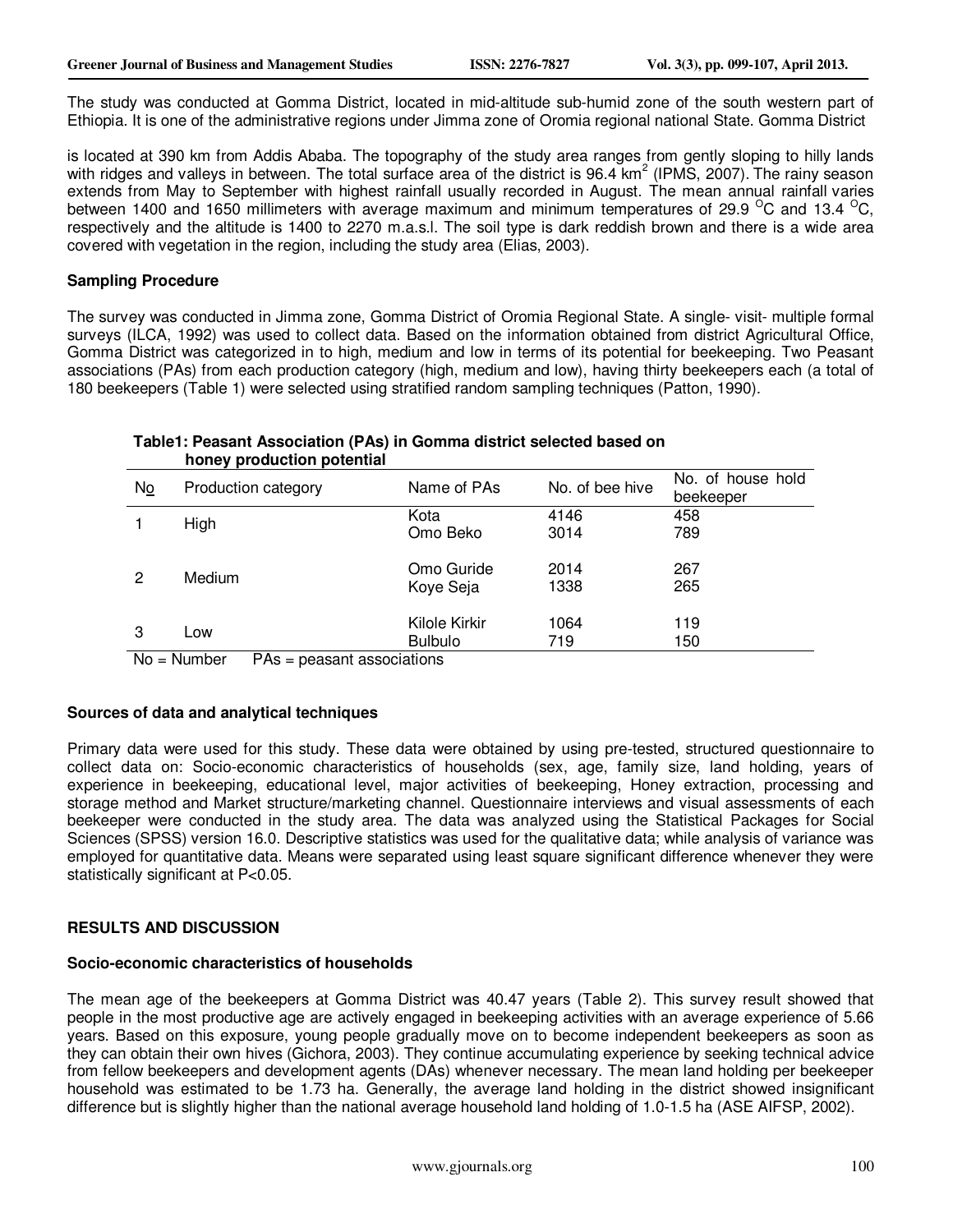| Socio-economic<br>indicators | <b>Minimum</b> | <b>Maximum</b> | Average | <b>SD</b> |
|------------------------------|----------------|----------------|---------|-----------|
| Age of households            | 20             | 70             | 40.47   | 10.4      |
| Experience (years)           |                | 27             | 5.66    | 3.54      |
| Family size (person)         |                | 16             | 5.6     | 2.77      |
| Land holding (hectare)       | 0.25           | 10             | 1.73    | 1.34      |

**Table 2: Socio-economic indicators of the sample respondents (n=180) in the study** 

 $n =$  number of respondent  $SD =$  Standard deviation

Regarding the level of education, 34.4 percent of those interviewed beekeepers did not receive any formal or informal education. The rest were at different stages of literacy ranging from reading and writing skills to completion of secondary school (Fig. 1).



**Fig. 1: Educational level (grade levels) of the beekeeper in the study area** 

Educational level of the farming households may have significant importance in identifying and determining the type of development and extension service approaches.

This shows that traditional beekeeping practices are based on informal opportunities and an individual's level of formal education does not matter as most of the beekeepers in this study are uneducated people. This is in line with Gichora (2003) who noted the insignificant role of level of education in the traditional beekeeping.

#### **Honey production**

#### **a) Honey harvesting techniques and seasons**

Most traditional beekeepers identify honey harvesting season by the experiences they developed in their respective area. The different indicators that the beekeepers use for identifying honey season are: smelling of honey, accumulation of bees around the entrance of hives, end of flowering season and weighing of the hive. Some beekeepers identify honey season by inserting a thin sized stick in to the hive. If there is honey, the stick comes back with the honey strips. This method of indicators could not be efficient in identification of honey from brood by weighing and it is also impossible to identify externally whether the honey has ripened or not. But in the case of movable comb and frame hive the maturity of honey and pure honey can be easily observed.

Honey is harvested in the study area from October to December and May (peak periods) and also sometimes January to March in each year. The majority of respondents (78 %) harvested honey twice within this period of the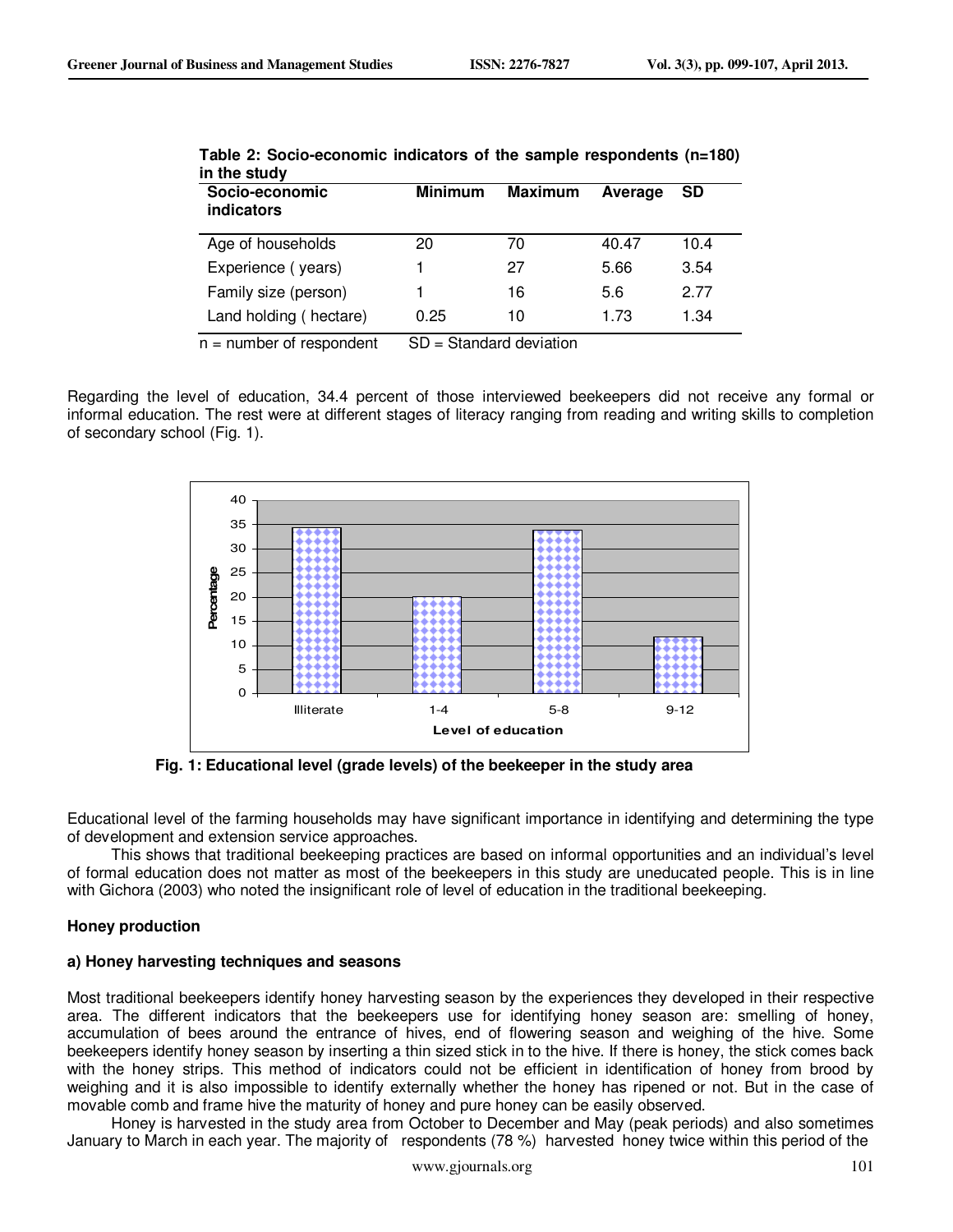year, whereas 16 % of the sample farmers harvested once in a year and 6 % of the sample farmers respond that they harvest three times in the same period, which indicates the presence of high potentiality of the area. It was

reported that any production obtained in the remaining periods of the year would be left as food for the colony to strengthen it for the next harvest. This research result was similar with Tessega Belie (2009) in Burie district where honey was harvested once or twice, and in some cases even three times.

#### **b) Honey extraction, processing and storage method**

According to the results of this study, about 65 percent of the beekeepers in Gomma District dealt with crude honey, which is obtained by breaking honey combs into smaller pieces by hand or stirring with a stick.

About 69.2 % of the interviewed beekeepers in study area said that they are straining their honey using clothe, sieve and hands; while 30 % of respondents sold crude (with wax) and 0.8 % of the interviewed beekeepers strained their honey after boiling due to lack of know- how and lack of processing materials. Where the beekeeper is not in urgently need of cash, honey was stored both in strained and without strained form. They didn't want to sell at lower price when markets are flooded with honey, usually at harvesting time. According to the respondent's beekeepers, 75 % of them sold their honey within 1 to 6 month after harvesting and only 1.7 % stored for more than two years (Table 3).

| No. | Storage period         | <b>Percent of respondents</b> |                |
|-----|------------------------|-------------------------------|----------------|
|     |                        | <b>Number</b>                 | <b>Percent</b> |
|     | Less than one month*   | 26                            | 14.4           |
| 2   | One to six months      | 135                           | 75.0           |
| 3   | Seven to twelve months | 12                            | 6.7            |
| 4   | One year to two years  |                               | 2.2            |
| 5   | More than two years    | ິ                             | 1.7            |
|     | Total                  | 180                           | 100            |

#### **Table 3: Storage period of honey in the study area**

**\*** The honey will be consumed or sold after harvesting.

This indicates less likely deterioration of the honey during storage given the less dependable storage material because of its short storage time. Similar study showed that nearly all sample (n=120) farmers from Dangla (west Amara Region) and 52 % from Bore (Borena zone of Oromiya Regional State) sold over 85 % of their honey immediately after harvest. The remaining 48 % of the Bore sample farmers wait for price rise (on average for 3 to 5 months). Beekeepers sell the largest proportion of their honey during harvest at low price mainly to meet their demand for cash to pay taxes, debts and other social obligations (Beyene and David, 2007).

The commonly used traditional storage containers by beekeepers are clay pot, and container made of cucumber ('kil'). The containers are fitted with lids made of locally available materials and sealed with mud and ash mixture. Such traditional containers will absorb moistures or may change the flavor of honey and deteriorate the quality of the honey. In addition, these containers can breakdown easily so they need careful handling and nowadays they are gradually replaced by tin and plastic containers with fitted lids.

#### **c) Honey yield from different types of beehive**

Based on beekeepers estimate, the number of kilograms taken per hive per harvesting ranged from 3 kg up to 15 kg and 10 kg up to 35 kg of crude honey for traditional and transitional bee hive respectively and 6.25 to 50 kg table honey for movable frame hive (Table 4). This survey result was above the national average of 5 kg (Gezahegne, 2001 and EARO, 2000) 12-15 kg and 15-20kg (MOA, 2003) for traditional intermediate and movable frame hives, respectively. Moreover, according to the survey conducted in West Showa Zone, average honey yield of traditional hive is 6.1 kg per hive per annum (Edessa, 2002). These results are indicators of the existence of room for increasing performance of these beehives through good management practices coupled with favorable beekeeping environment. Generally, there were highly significant difference (p<0.05) between the three types of hives in terms of yield per hive per year.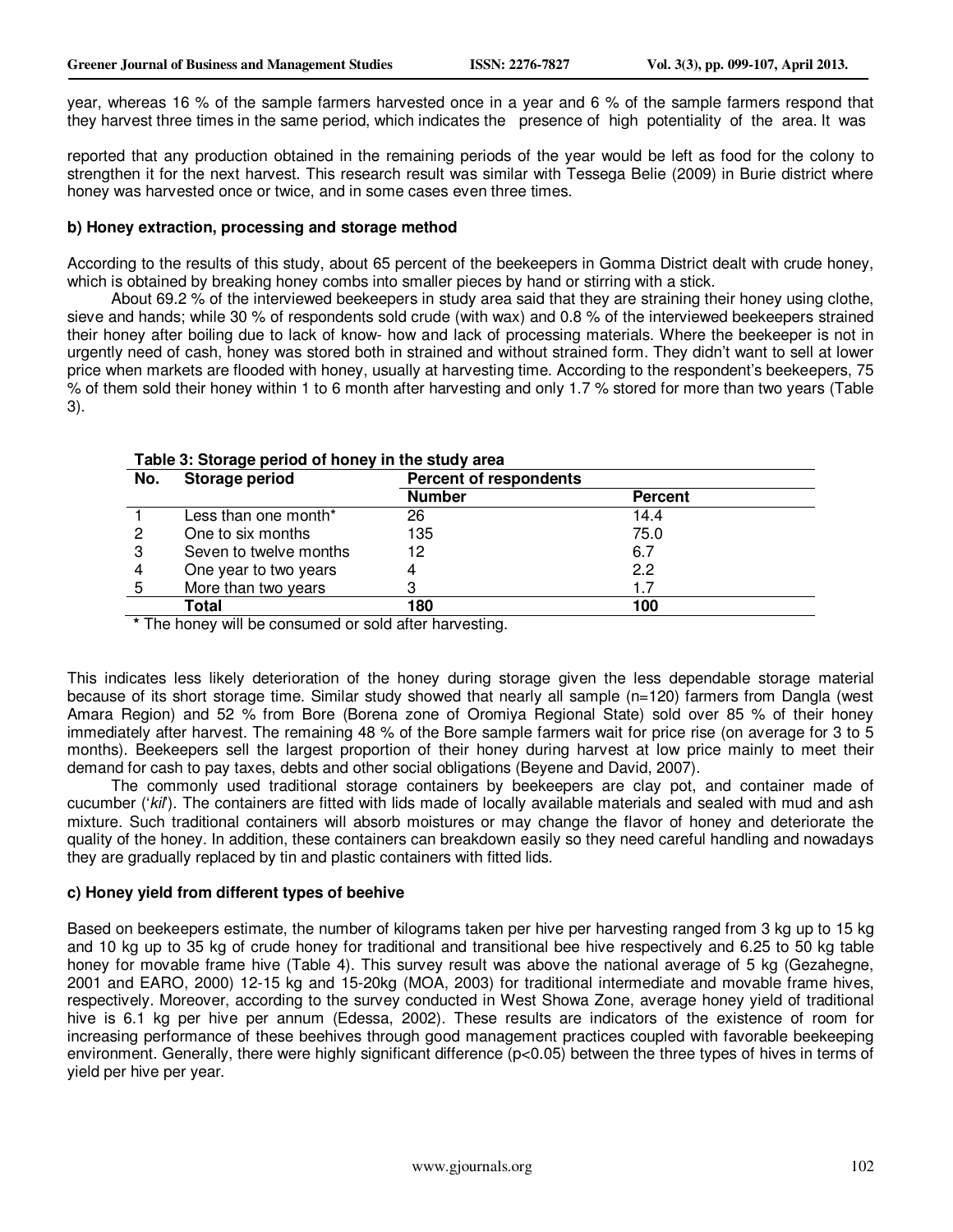**Table 4: Least square means and standard error for honey yield (kg) obtained** 

| Table 4. Least square means and standard error for noney vield (Kg)<br>oplanieu<br>from different type of beehives per annum of the study area, |                          |                              |  |
|-------------------------------------------------------------------------------------------------------------------------------------------------|--------------------------|------------------------------|--|
| No.                                                                                                                                             | Types of hive            | Mean                         |  |
|                                                                                                                                                 | <b>Traditional hive</b>  | $7.20 \pm 0.23$ <sup>a</sup> |  |
|                                                                                                                                                 | <b>Transitional hive</b> | $14.70 \pm 0.62^b$           |  |
| -3                                                                                                                                              | Movable hive             | 23.37±0.73°                  |  |

Means in a column having different superscript are statistically different at P<0.05

Based on the information from the respondents, honey bee colony number is increasing from the year 2005 to 2009 by 1532 to 2718 (Fig.2).



**Fig.2. Number of honeybee colonies over the five years in the study area** 

This might be due to favorable weather condition, increment of beekeeping participant, and introduction of modern bee hives, a slight improvement of extension serves and a little increment in honey price. However, it is yet not satisfactory in relation to its potentiality. This result realizing the information obtained from District Agriculture and Rural Development Office which indicated disseminations of improved beehives, mainly movable frame beehives, has increased since 2003/2004 production year, which had a significant impact on honeybee colony increment.

 According to the respondent beekeepers, the trends of honey yield of the past five years (2005 to 2009) were increasing from 13,002 to 31,650.25kg (Fig. 3).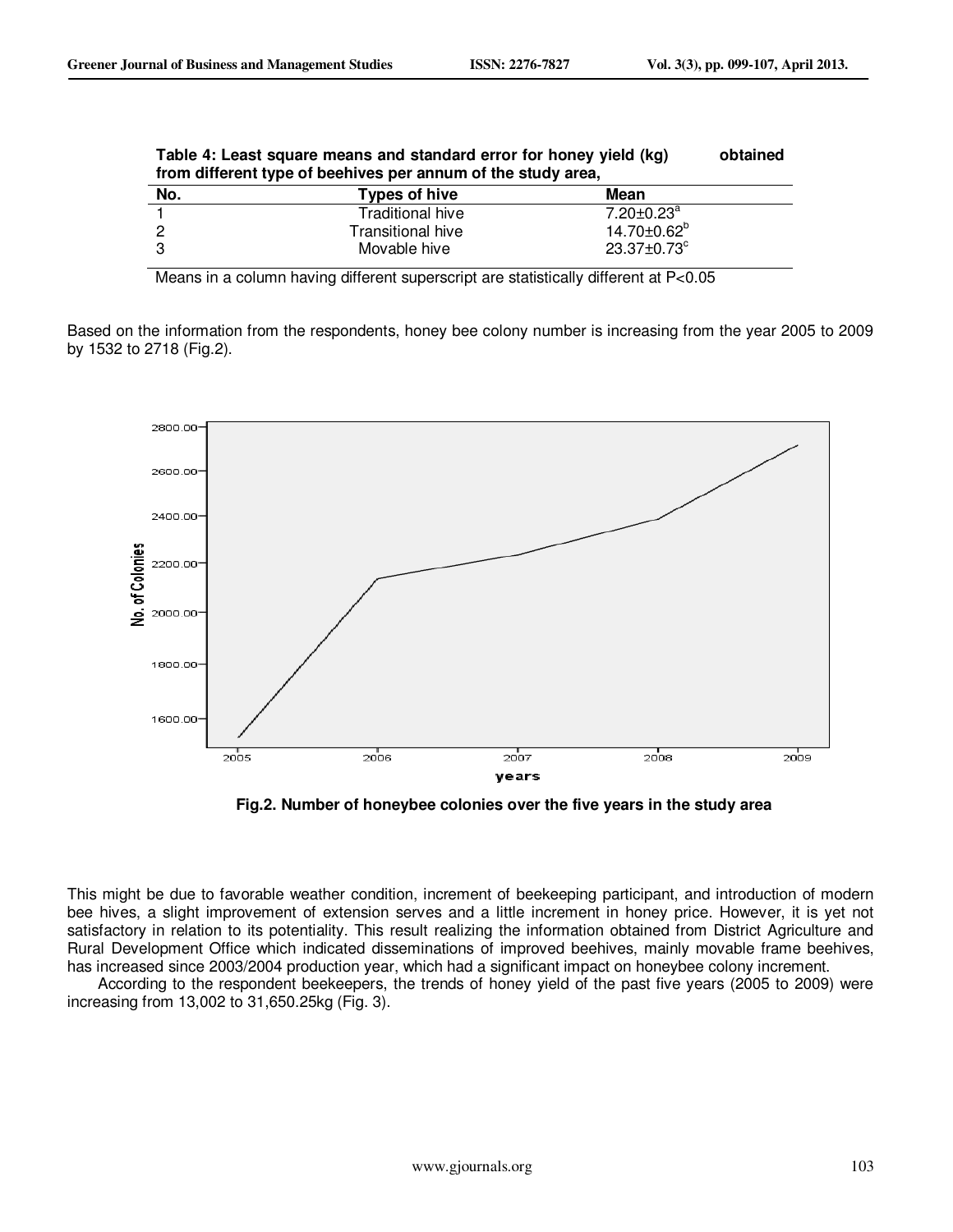

Fig. 3: Trends of honey production from 2005 to 2009 in the study areas

This is also might be the same case with the reason for trends of honeybee colony increment that is due to favorable weather condition, increase of beekeeping participants, and introduction of modern bee hives, a slight improvement of extension serves and a little increment in honey price.

The result of this study showed PAs which were grouped as medium production category were higher than the high and low production category in all types of beehive yield (Table 5). Moreover, the low production category come second in both transitional and movable beehive yield, while the high production category is higher in traditional beehives yield than low production category. Based on this research result, there was significant difference (P<0.01) between the three production categories in terms of honey production per hive in traditional bee hives. However, there was no significant difference(P>0.05) between the three production category in both transitional and movable beehives.

| <b>Type of hives</b>        |                           |                            |
|-----------------------------|---------------------------|----------------------------|
| Traditional(yield/hive)     | Transitional (yield/hive) | Movable frame (yield/hive) |
| 7.3 $\pm$ 0.43 <sup>a</sup> | 14.23 ±0.41               | $21.64 \pm 0.92$           |
| $8.03 \pm 0.36^{\circ}$     | $15.03 \pm 0.51$          | $24.39 + 1.39$             |
| 6.25 $\pm 0.27$ °           | 14.85 ±0.39               | $23.37 \pm 1.21$           |
| 7.20±0.21                   | 14.70±0.25                | 23.37±0.69                 |
|                             |                           |                            |

**Table 5: Least square means and standard error for honey yield from different type of beehives based on production category**

Means in a column having different superscript are statistically different at P<0.05

This shows that in traditional beehives, the yield per hive varied from one hive to another because of differences in size of beehives. Another contributing factor among the production categories for traditional hives could be the level of supervision or management employed by different farmers since traditional hives are hanged in the forest far from the home of the farmers. But in Transitional and movable frame beehive there was a standard size for construction of the hives and more accessible for the follow up as the hives are placed at the backyard.

#### **Market structure/marketing channel**

In this study, different honey marketing participants were identified. Honey marketing participants in the study area includes producers/farmers, honey collectors/assemblers, retailers and final consumers of the product.

www.gjournals.org 104 **Producers:** Producers/farmers sell their honey to different buyers at the village or district market center. The market place that is the closest to the residence of the farmers is the first choice with regard to minimization of transportation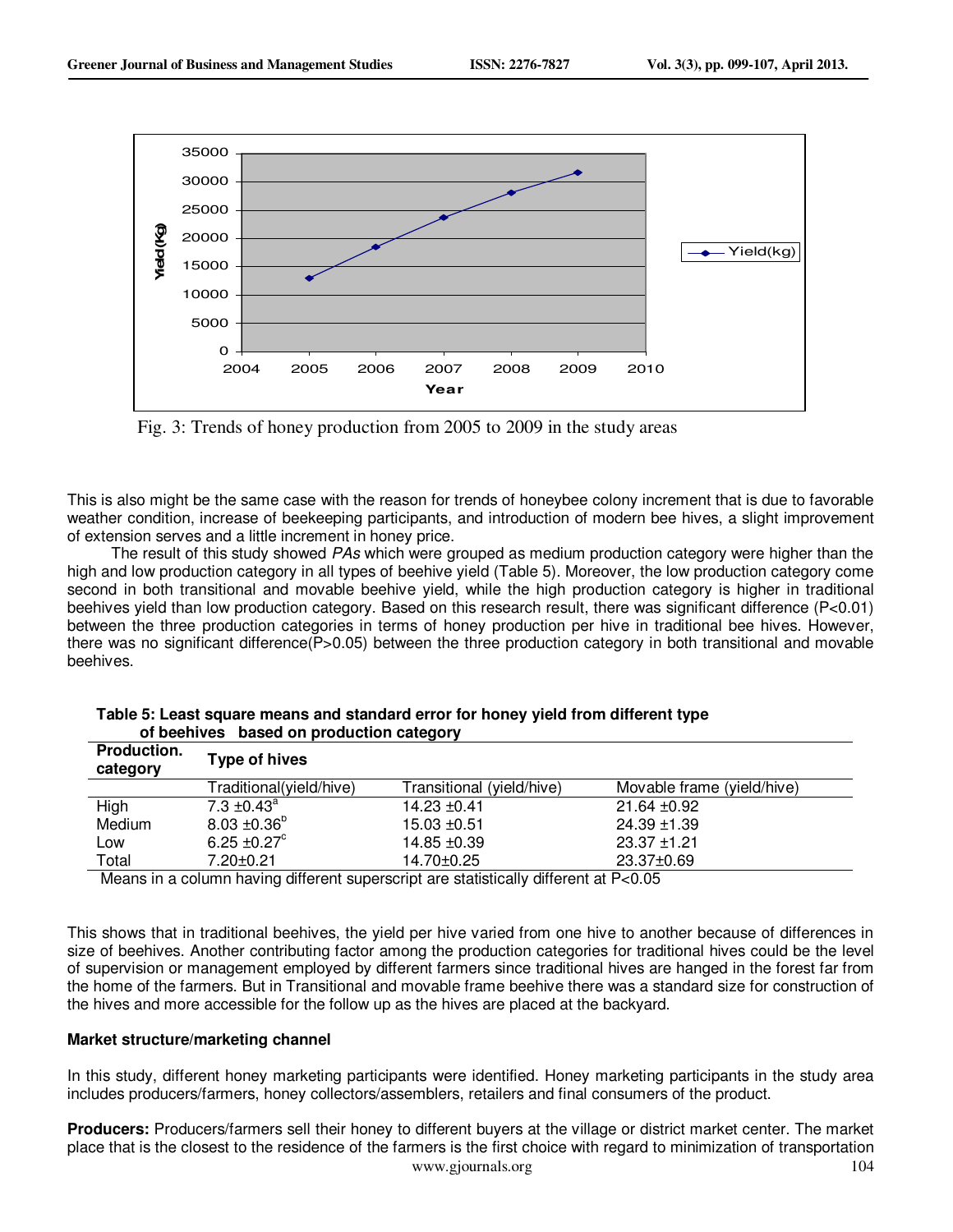costs and less bargaining power by farmers due to individual marketing because of little amount of honey product and lack of information on honey marketing at other sites.

**Honey collector:** The honey collectors found in the study area purchased the honey produce directly from farmers in a small village markets for resell to other collectors, retailers, and consumers who come from different areas of the region at the district market center.

**Retailers**: There are shops and other retailers who divide large amounts of the product and sell it to consumers in small units. These are the final link in the channel that delivers honey to end users, since there were no processors in the study district. The majority of honey retailers found at the woreda centers have their own small stores and retail shops.

**Consumers:** From the consumers' point of view, the shorter the marketing chain, the more likely is the retail price going to be affordable. Consumers for this particular study mean those households who bought and consumed honey. They are individual households who bought the commodity for their own consumption also for making " $Tej$ ".

According to Mendoza (1995), marketing channel is the sequence through which the whole of honey passes from farmers to consumers. The analysis of marketing channel is intended to provide a systematic knowledge of the flow of the goods and services from their origin (produce) to the final destination (consumer).Therefore, during the survey, the following honey marketing channels were observed (Fig.4).



I. Producer (Farmers) - consumers (39.6%)

II. Producer (Farmers) - honey collectors'- consumers (10.4%)

III. Producer (Farmers) - retailers'- consumers (50%)

www.giournals.org 105 In the area, the price of honey is subjected to fluctuation with the highest price in the dry seasons especially during wedding time, holiday, cultural ceremonies and also during wet seasons (June to August) the period when there was no honey production. The lowest price was reported during honey harvesting time (September to November, January to March and May). Almost all farmers have at least one market center where to buy or sale their honey or they sold at their vicinity for consumers and beverage ( $Te$ ) makers with low price. This is because of high transportation costs and less bargaining power by farmers due to individual marketing. Based on this, the average price of one kg crude and table honey varied from village to village (15.71 and 20.00 ETB) respectively (Table 6). In this survey result, a lower price was observed than the survey result of Melaku et al. (2008) at east shewa Ada'a Liban District where retailers come to their homes and collect the honey with the price of ETB 20–25/kg. When different localities were compared in terms of honey price per kilogram for crude honey there was no significant difference (P>0.05), while for table honey there was a slight significance difference (P<0.05).This difference might be due to the quality of the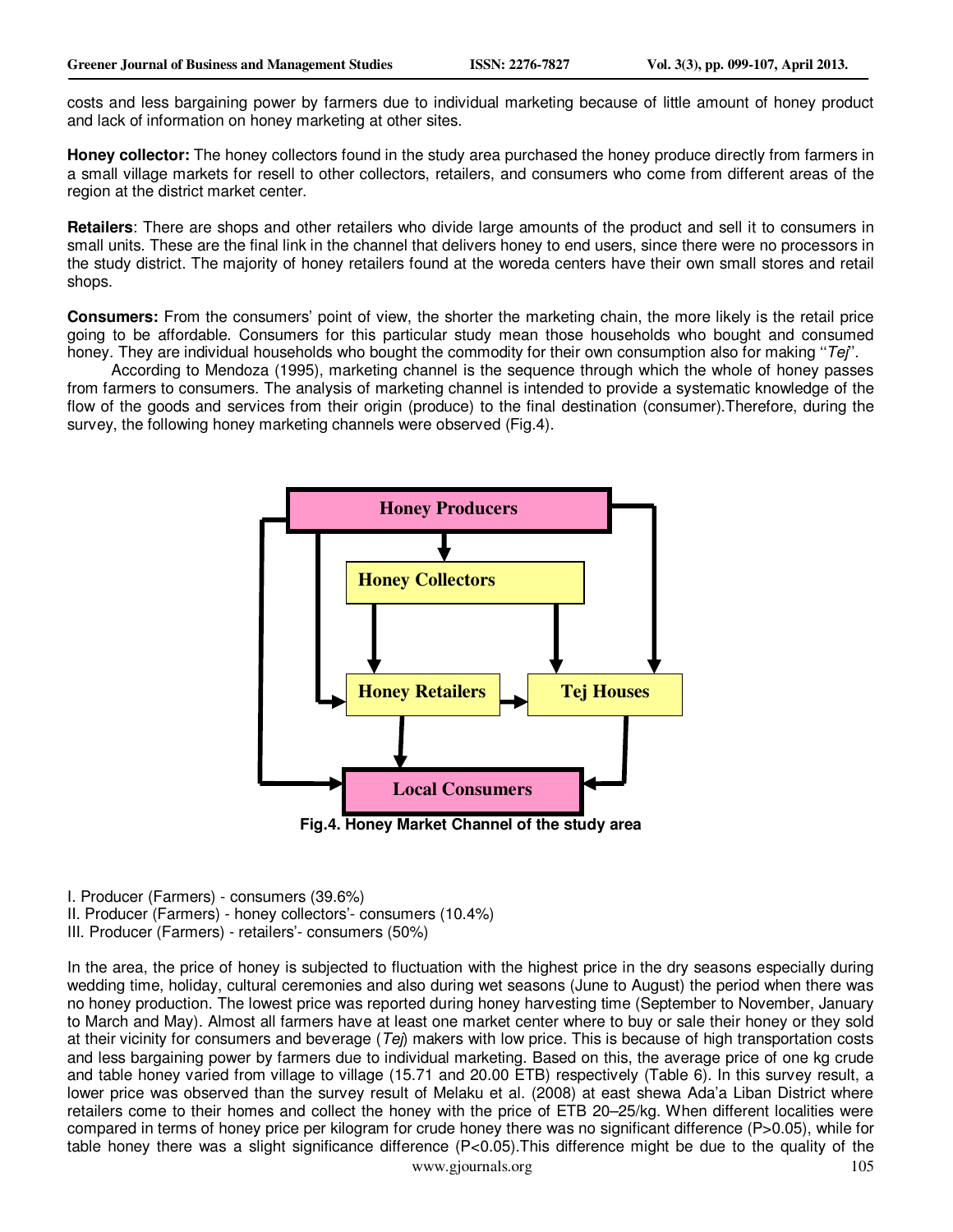product in relation to the way they stained the honey and the physical appearance was also unattractive due to impurities.

| Name of PAs    | Price of crude | <b>Price of table</b>          |  |
|----------------|----------------|--------------------------------|--|
|                | Honey          | honey                          |  |
| Kota           | 16.90±0.57     | $20.40 \pm 0.52$ <sup>pc</sup> |  |
| Omo Beko       | 16.70±0.76     | $20.70 \pm 0.63$ <sup>bc</sup> |  |
| Omo Guride     | 14.30±1.05     | $19.30 \pm 0.70$ <sup>c</sup>  |  |
| <b>Bulbulo</b> | 14.70±1.27     | 21.30 $\pm$ 0.82 $^{bc}$       |  |
| Koye Seja      | 13.70±1.11     | 22.50±0.87 <sup>ab</sup>       |  |
| Kilole kikir   | 16.40±0.37     | 22.50±0.87 <sup>ab</sup>       |  |
| Total          | 15.45±0.42     | 20.82±0.30                     |  |

**Table 6: Least square means and standard errors for honey price of different localities in the study area** 

Means in a column having different superscript are statistically different at P<0.05

When asked to evaluate the local market price, the beekeepers replied that it is intrinsically connected to supply, as demand appears to remain relatively constant throughout the year. It is lowest soon after harvesting season (15ETB). Periodically, the price rises in the months following the harvesting season (30 ETB) and finally the product disappears from the local market. The price had no connection to much of the standard quality test though the quality standard of honey obtained in the area was found to be very good except the water insoluble materials (Chala et al. 2011).

#### **CONCLUSIONS**

Based on the result of this survey, people in the most productive age are actively engaged in beekeeping activities with having a moderate experience of beekeeping. The number of bee colonies and honey yield were increasing during the past five years. When different localities were compared in terms of honey price per kilogram for crude honey there was no significant difference observed (P>0.05), while significance difference (P<0.05) was observed for table honey. Likewise, the mean annul gross income per household during the survey time was about Birr 2,634.70. This showed a need for various strategies remaining to utilize the production potential of the area.

According to this survey, movable comb top-bar and movable frame hives resulted in higher honey production per colony (14.70±0.62 and 23.37±0.73 kg/hive respectively) compared with local hives (7.20±0.23). Generally the study area had good potential of honey production with increasing trend of expansion.

#### **ACKNOWLDEGEMENTS**

The authors gratefully acknowledged the financial support from Jimma University, College of Agriculture and Veterinary Medicine to conduct this study. We would also like to thank the beekeepers of the study area who had shared their knowledge and invaluable cooperation throughout the study period

#### **REFERENCES**

- ASE AIFSP (Agri Service Ethiopia, Amaro Integrated Food Security Program) (2002). Baseline survey report. Amaro Special District Project Office, Kelle, Ethiopia. Pp.1-59.
- Beyene Tadesse and David Phillips 2007 Paper Prepared for International Development Enterprises (IDE) and Ethiopian Society for Appropriate Technology (ESAT).
- Chala Kinati, Taye Tolemariam and Kebede Debele (2011). Quality evaluation of honey produced in Gomma District of South Western Ethiopia. Livestock Research for Rural Development 23(9).
- EAR (Ethiopian Agricultural Research Organization) (2000). Apiculture research strategy, Ethiopian Agricultural Research Organization, Animal Science Research Directorate, 45p.

Elias A., (2005). Economics of Coffee Bean Marketing: A Case Study of Gomma District in Jimma Zone of Ethiopia. Gezahegne Tadesse (2001). Beekeeping (In Amharic), Mega Printer Enterprise, Addis Ababa, Ethiopia.

Gichora M (2003). Towards Realization of Kenya's Full Beekeeping Potential: A Case Study of Baringo District. Ecology and Development Series No. 6, 2003. Cuvillier Verlag Gottingen, Germany. 157p.